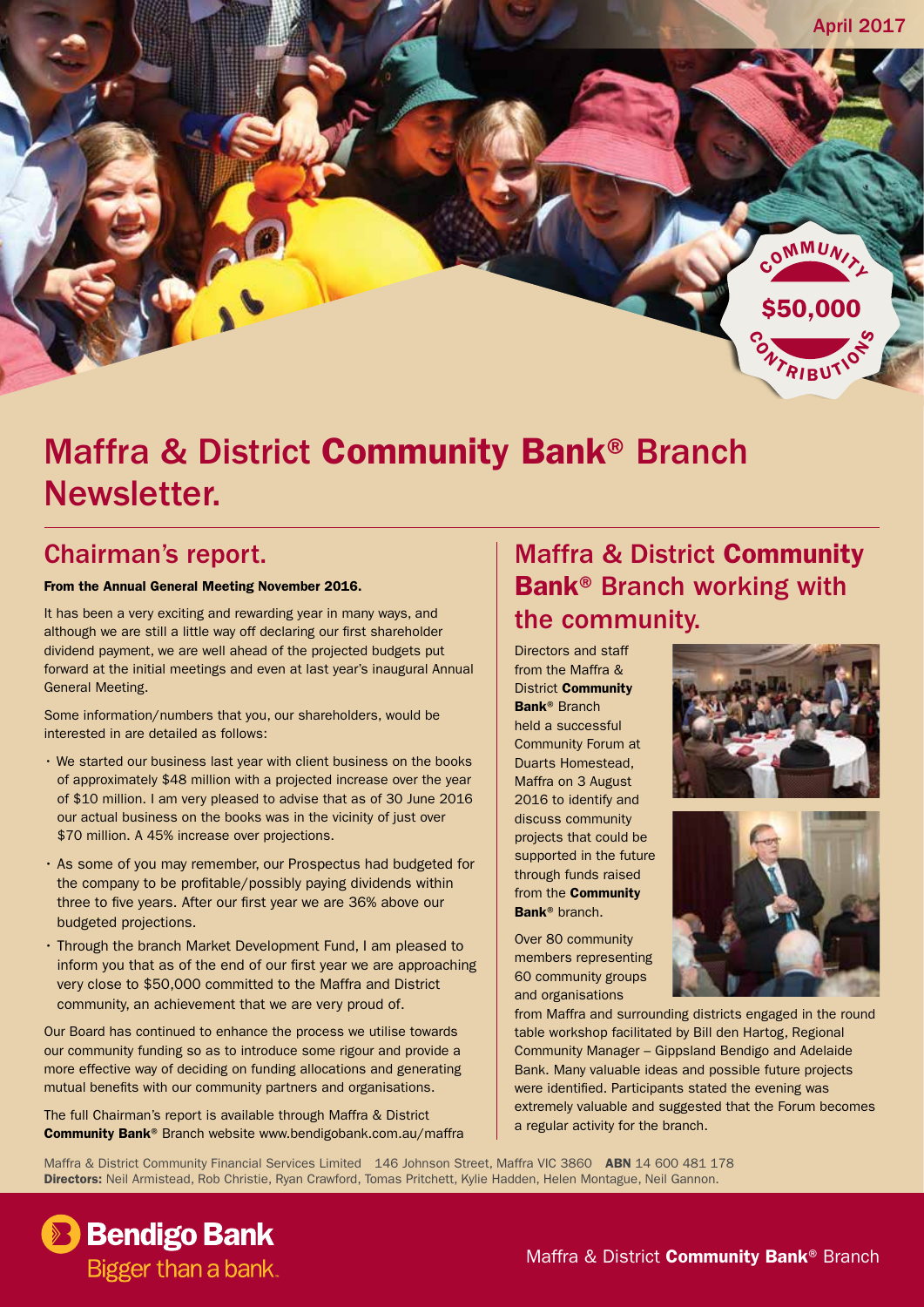## Local branches share staff to build stronger communities.

#### Heyfield & Maffra, 6 February 2017.

Maffra & District and Heyfield Community Bank® branches are trialling a new staff sharing model to deliver better business outcomes for their customers and communities.

Both branches are dedicated to playing an active role in their local communities, with over \$1 million returned to local projects since 2001 for Heyfield and \$50,000 for Maffra since opening in 2015 helping Bendigo Bank's national network of locally-owned Community Bank® branches reinvest more than \$165 million in community contributions to date.

Now, to better realise this shared goal, Heyfield and Maffra are working together to share experienced staff across both branches. Heyfield Chairman, Greg MacKenzie, said the Community Bank® model is one which provides customers to be served by staff who are truly accountable to their community. "It is about putting a human face back to banking. This is an element of the **Community Bank®** model that our customers really appreciate. By sharing our staff across both branches, we will continue to provide exceptional customer service, at the same time it will enhance employee skills in a way that is both relevant and complimentary to their current position," Mr MacKenzie said.



Heyfield Community Bank<sup>®</sup> Branch Manager, Scott McNicol, has been appointed as a Mobile Lender for both the Heyfield and Maffra & District Community Bank® branches, while Maffra & District Community Bank® Branch Manager, Renee Vidler, is managing the day-to-day operations of both branches, including home loan\* and business banking advice to new and existing customers.



Customer Service Officers are taking it in turns and are working three days a week at the Maffra & District **Community Bank®** Branch, and two days at Heyfield Community Bank® Branch.

Maffra Chairman, Neil Armistead, said

"I am conscious of the fact that both branches are not only an essential service for our respective communities, but also businesses that have made significant financial contributions to community projects and events."

"By sharing our resources, the stronger we build the business, the more significant these contributions will be," Mr Armistead said.

For more information about the Heyfield and Maffra & District Community Bank® branches, contact Christine Thomas on 5148 2204.

\* Bendigo Loans and Credit Cards are subject to terms and conditions, fees and charges apply. All loans are subject to Bendigo Bank's normal lending criteria. Bendigo and Adelaide Bank Limited ABN 11 068 049 178. AFSL/Australian Credit Licence 237879.

## Director profiles.

### Neil Armistead.

Chairman

Original Steering Committee member. Deputy Chairman initial Board.

Neil Armistead has been Chairman of the Board from day one of Maffra & District Community Financial Services Limited. He is still our current Chairman and also a significant sponsor and supporter of local



business and sporting clubs through previous business interests. In addition, he is a qualified Certified Financial Planner and Stockbroker, previous committee member of Maffra Football and Netball Club, recent previous committee member of Maffra Community Sports Club. His interests include community improvement through involvement and commitment to the local area through sports, business and whatever means necessary to ensure community growth.

#### Rob Christie.

Deputy Chairman.

Rob lives at Bushy Park and is married to Shan and has two children, both of whom are at University in Melbourne. Until retiring he was the Principal at Briagolong Primary School and prior to that was in the hotel industry for 15 years. He is currently involved in a number of community committees.



#### Ryan Crawford. Company Secretary.

Ryan is Principal Solicitor at local Maffra law firm Crawford & Smart, and is also a singer, trumpeter and drummer in local jazz/ contemporary band "In Good Company". He enjoys spending time with his wife Peta and



two children, and keeping fit as both a regular runner and an active member of the Maffra Bowls Club and Maffra Hockey Club.

### Tomas Pritchett.

#### Treasurer.

Tomas is an Accountant with local Accounting firm and has 14 years' experience in a public accounting practice. He has also been Treasurer of Stradbroke Cricket Club for last five years and enjoys playing cricket with friends and spending time with his family.



Profiles of Kylie Hadden, Helen Montague and Neil Gannon will follow in the next addition.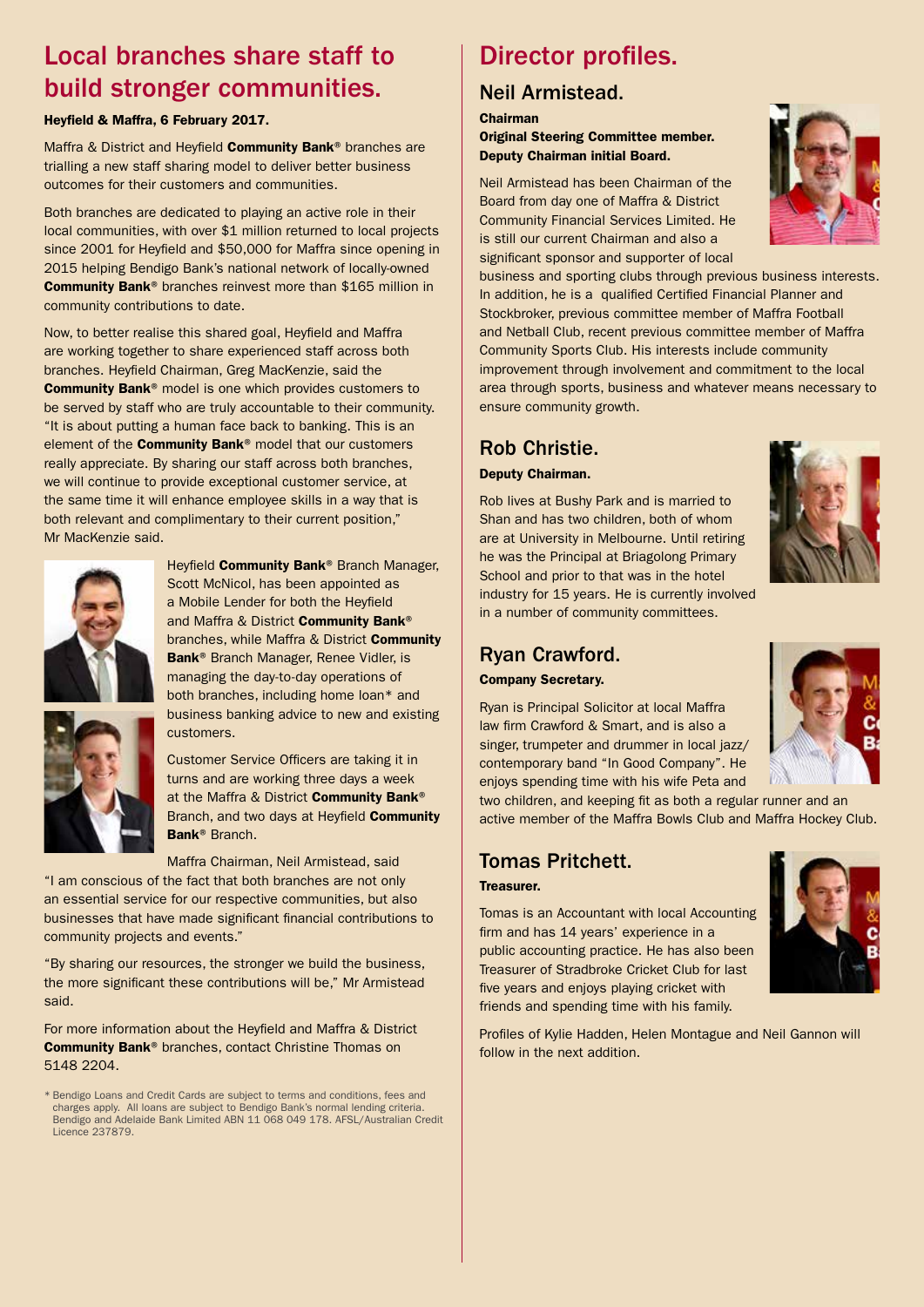## Sponsorship and presentations.

## List of organisations supported to date (28 May 2015 – 17 Janaury 2017).

| <b>Maffra Primary School</b>             | <b>Maffra Bowls Recreation</b>               |
|------------------------------------------|----------------------------------------------|
| <b>Boisdale Consolidated School</b>      | <b>Stratford Football Netball Club</b>       |
| <b>Briagolong Primary School</b>         | Maffra Secondary College - HPV               |
| <b>Stratford Primary School</b>          | Maffra Secondary College - Driver Ed         |
| <b>St Patricks Primary School</b>        | Maffra Tourism & Business Assoc.             |
| St Marys Primary School                  | Maffra Basketball Assoc.                     |
| <b>Maffra Municipal Band</b>             | <b>Carols By Candlelight</b>                 |
| <b>Maffra Historical Society</b>         | Maffra Garden Club                           |
| <b>Maffra Lions Club</b>                 | Maffra Ag Society                            |
| <b>Glassford Street Kinder</b>           | <b>Maffra Croquet Club</b>                   |
| Queen Street Kinder                      | <b>Stratford Football &amp; Netball Club</b> |
| <b>Boisdale Hall Committee</b>           | <b>Maffra Secondary College</b>              |
| St Marys Primary School - Mardi Gras 1st | Maffra Neighbourhood House                   |
| Maffra Primary School - Mardi Gras 2nd   | Maffra Golf Club - Rusty Shovel              |
| Glassford Street Kinder - Mardi Gras 3rd | Maffra Golf Club                             |
| Maffra Basketball Assoc.                 | Family Fun Day at Blue Gables                |
| Maffra Football Netball Club             |                                              |
|                                          |                                              |

Access the link on our website for sponsorship details – www.bendigobank.com.au/maffra and click on the Sponsorship link on the left of the page.

# We've all had regrets. Don't let your home loan be one of them.

Our home loan customers are the most satisfied customers of any Australian bank.\*

Because when you choose a Bendigo Home Loan you get a great rate and great service - every day.

So choose a Bendigo Home Loan, and have no regrets.

Drop into your nearest branch at 146 Johnson Street, Maffra or phone 5141 1999 to find out more.

\*Rated above the four major banks among home loan customers in Roy Morgan's Home Loan Customer Satisfaction Survey, July 2016. Credit provided by<br>Bendigo and Adelaide Bank Limited ABN 11 068 049 178 AFSL/Australian Credit



Maffra & District Community Bank<sup>®</sup> Branch